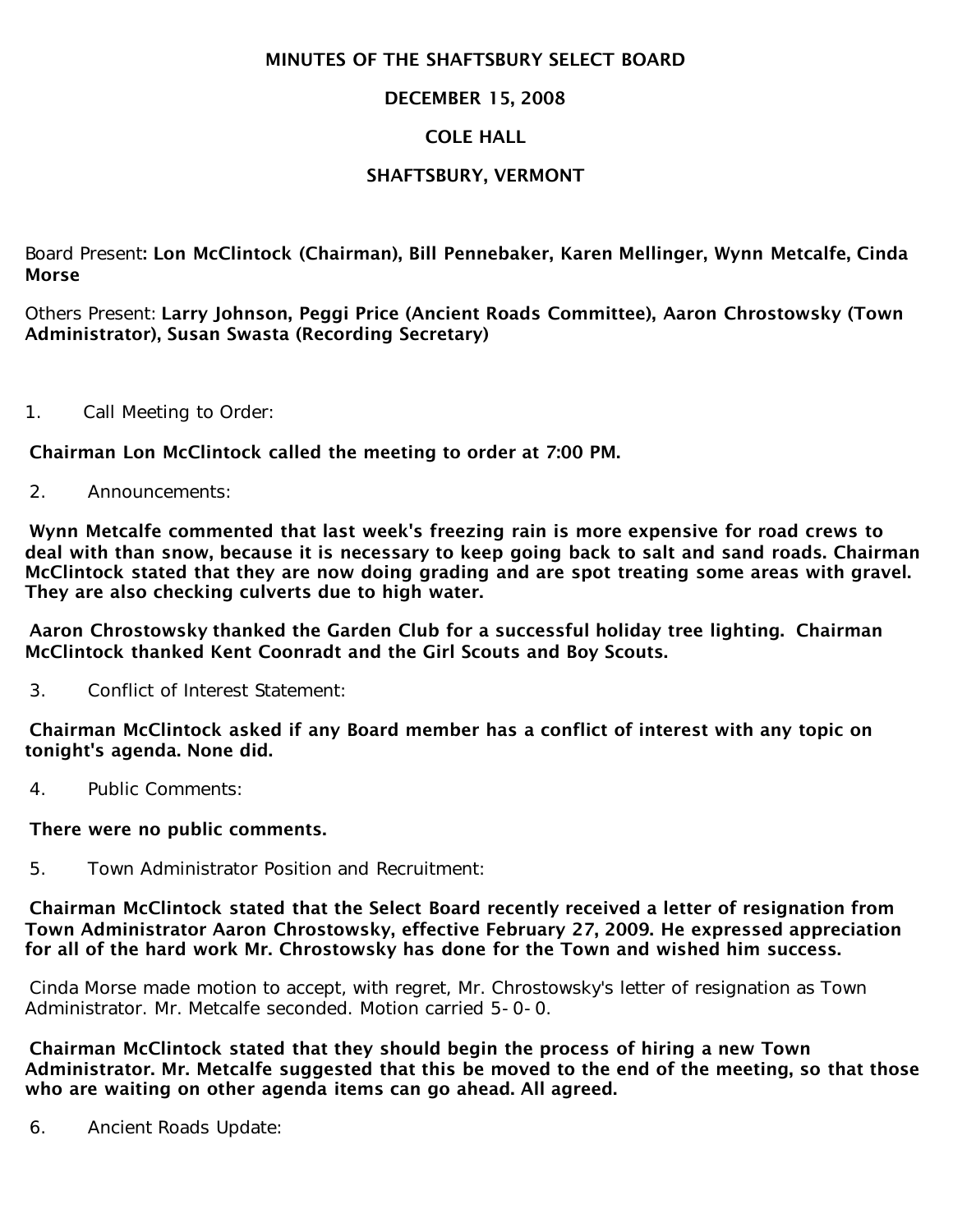Ancient Roads Committee Chairwoman Peggi Price came to the table for discussion. She reported that the Committee has been transcribing hand-written documents on Town roads. They took field trips over the summer. The Committee created a color-coded map showing roads from old maps that are not on the highway map. Ms. Price put this map on the table for examination. She said they now need to find documentation on these roads. Committee members have walked a number of them, and found that many are observable. They will go through Town records to seek documentation on why the roads were dropped from the highway map.

Chairman McClintock asked what deadlines the Committee is working under, and Ms. Price replied that they have received a one-year extension. Chairman McClintock asked if they would tentatively like to see any of the roads studied preserved as trails. Ms. Price replied that there are many observable roads they would like to preserve as trails. The problem is in identifying nonobservable roads. They are working on that now.

Ms. Morse asked if observable roads will end up back on the map. Ms. Price replied that they will have to prove the Town has rights to them. There is not as much time pressure on observable roads, so they are concentrating on unobservable ones. Mr. Chrostowsky said that observable roads won't continue as legal trails even if they are continued as trails. They will come off the map as legal rights of way. Ms. Price disagreed, saying that in her opinion observable roads are not covered by Ancient Roads legislation. The situation is not clear. She noted that two roads have been closed off to the public, and they need to find out if that is legal.

Chairman McClintock asked if the Committee will finish identifying roads by summer, and she replied that they probably have to finish by then. Ms. Morse said it is important for them to be clear on what roads need to go back on the map, and by when. They need to be sure what is covered. Ms. Price said they have asked for clarification, but have not received it. The Committee asked Town Attorney Rob Woolmington about a legal interpretation. They believe there is no timeline on observable roads.

Ms. Mellinger asked if this should be run by an expert on Ancient Roads, so they can be sure. Mr. Chrostowsky said that money is set aside in the grant to pay a consultant. After discussion of possible consultants, it was decided that Mr. Chrostowsky and Chairman McClintock will work with Ms. Price to identify an authority, and the Board will then sign off on their choice. They thanked Ms. Price for the Committee's work.

7. Paving:

Mr. Chrostowsky stated that some paving projects that had been scheduled for this past season had been canceled because of water project and sidewalk work. The Board had also taken \$30,000 in paving money out of the budget to help meet the deficit. He explained that there are two types of paving projects. Class 2 roads are funded by paving grant money, with an 80%-20% state allocation and Town match. Using a \$58,000 grant, Church Street was paved this fall and there is money to pave Cleveland Avenue.

Non-class 2 roads are paved with money from the paving reserve fund. This fund also covers grant matches. Mr. Chrostowsky went over the paving work and grant matches paid out of the fund last year. He stated that the fund is now short \$11,000 for scheduled projects, and recommended putting \$15,000 in the fund for next year. There was discussion of paving costs, and it was decided to put \$15,000 in the paving reserve fund and \$15,000 in the General Fund for paving.

8. Health Insurance:

Chairman McClintock stated that Mr. Chrostowsky and Ms. Mellinger had met with a Vermont League of Cities and Towns (VLCT) representative on health insurance. They were told that there is the potential for a 16%-17% increase with the current plan. Ms. Morse asked if they can still change plans at this stage, and Ms. Mellinger replied that they can change before December 19.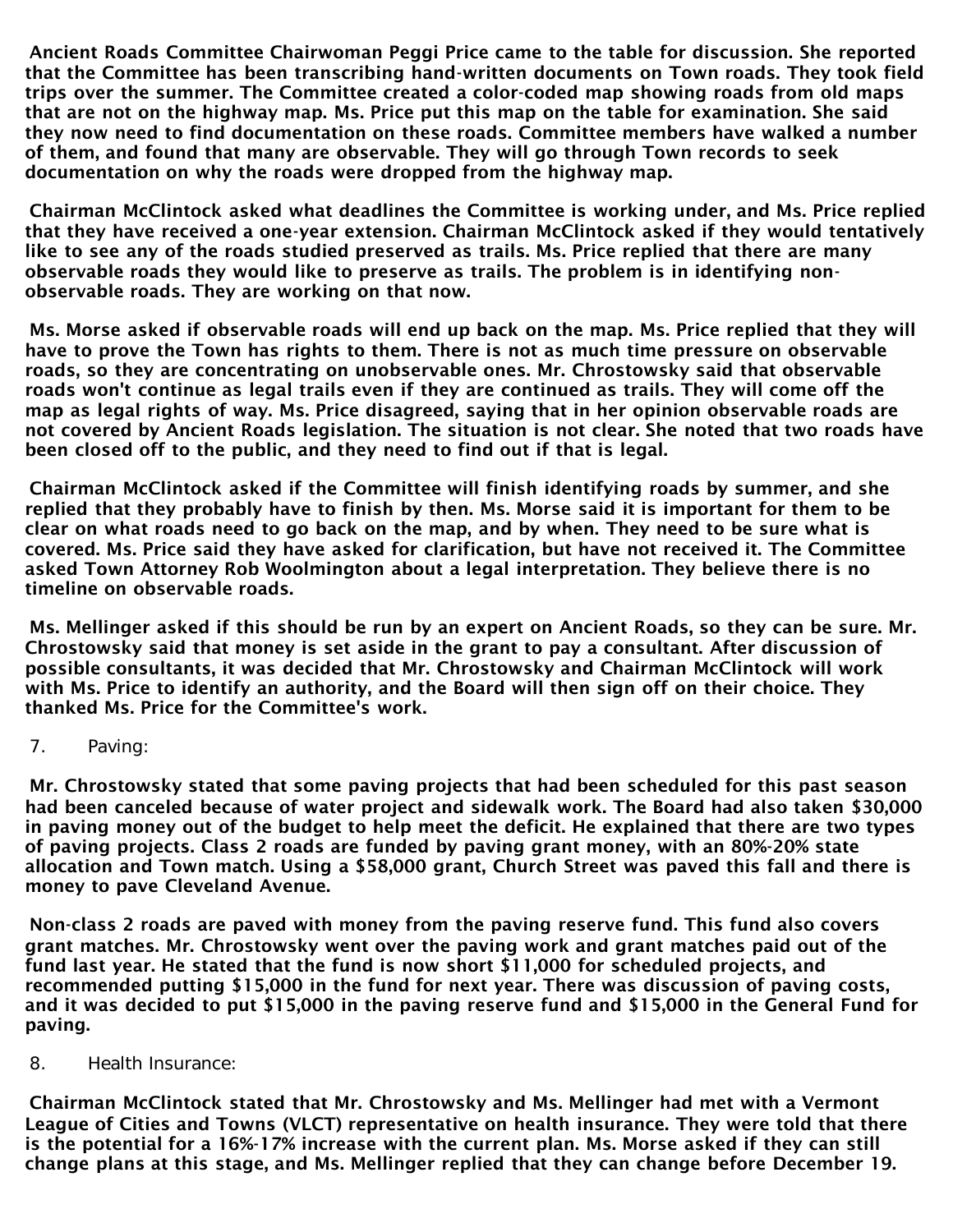Mr. Chrostowsky went over the proposed cost increases with the CIGNA plan. He stated that they could change to a high deductible health reimbursement plan (HRA) at a lower annual cost. There was discussion of how a health reimbursement plan would work, and how the Town and employee shares of the deductible amount would be handled.

Ms. Mellinger explained that they would choose the Town's share of the deductible, and no longer deduct money from paychecks, but let employees know they will be responsible for their deductible amount. She is not sure if it would be possible for the Town to have an HRA, and employees to have Health Savings Accounts (HSA). The cost for an HRA would be \$105,000 for the Town, as opposed to \$120,000 for the current insurance plan. Ms. Morse noted that HRA money can be rolled over if not used. If employees are healthy, money is saved.

There was discussion of meeting the Friday deadline, and it was decided that Ms. Mellinger and Mr. Chrostowsky will speak with the company representative tomorrow to get questions answered. Chairman McClintock will try to take part in the phone call. The Board will meet Wednesday morning. Mr. Chrostowsky said he has a meeting scheduled with the company representative and Town employees on Thursday morning.

Mr. Metcalfe asked if the Town has the option of deducting money from paychecks so that employees have money put aside to meet deductible medical costs. There was discussion of whether the employee share should pay for the insurance premium, the deductible, or a combination. Ms. Morse noted that if employee money funds only the premium, it will reduce the "donut hole" before the deductible is met.

Chairman McClintock noted that HRA's and HSA's are intended to make consumers aware of health care spending, and if they take that away, people lose that awareness. Ms. Morse suggested it may be possible for employees to have a choice, or for there to be a transition process. Ms. Mellinger said they might consider a bonus for saving money. Ms. Morse stated that she thinks they need to go with an HRA or HSA because of costs. It was agreed that the Board will meet Wednesday or Thursday to make a decision.

5. Town Administrator Position and Recruitment: (cont'd.)

Chairman McClintock said he has the description of the town administrator position from the web site and from the last hiring process. He also received a letter from VLCT on recruitment. They will need to decide whether to involve VLCT in the hiring process.

Ms. Morse said they need a full job description, a budget, and a timeline. She suggested that a part time bookkeeper may be needed as well as a full time administrator. She suggested that they email back and forth on the job description, and be ready with a plan at the beginning of the year.

Mr. Metcalfe stated that they need to figure out what they want before writing a job description, and noted that they may not be able to afford what they want. Some want a bookkeeper, some do not. He suggested holding a working session to discuss what they want. It was agreed to hold a work session next week, after the budget session.

There was discussion of working up a budget for the search process. Mr. Chrostowsky suggested that they do not need to pay \$6,000 for VLCT services when much of this is advertising, and there are cheaper ways to advertise. He suggested some. Mr. Metcalfe stated that they did not pay anything close to that last time, and had had a good field of candidates. He suggested using VLCT only if they do not like the candidates they get.

9. Other Business:

Chairman McClintock stated that they all received a report on winter maintenance from Mr. Chrostowsky. Ms. Morse said that they do not need to automatically spend the amount allocated